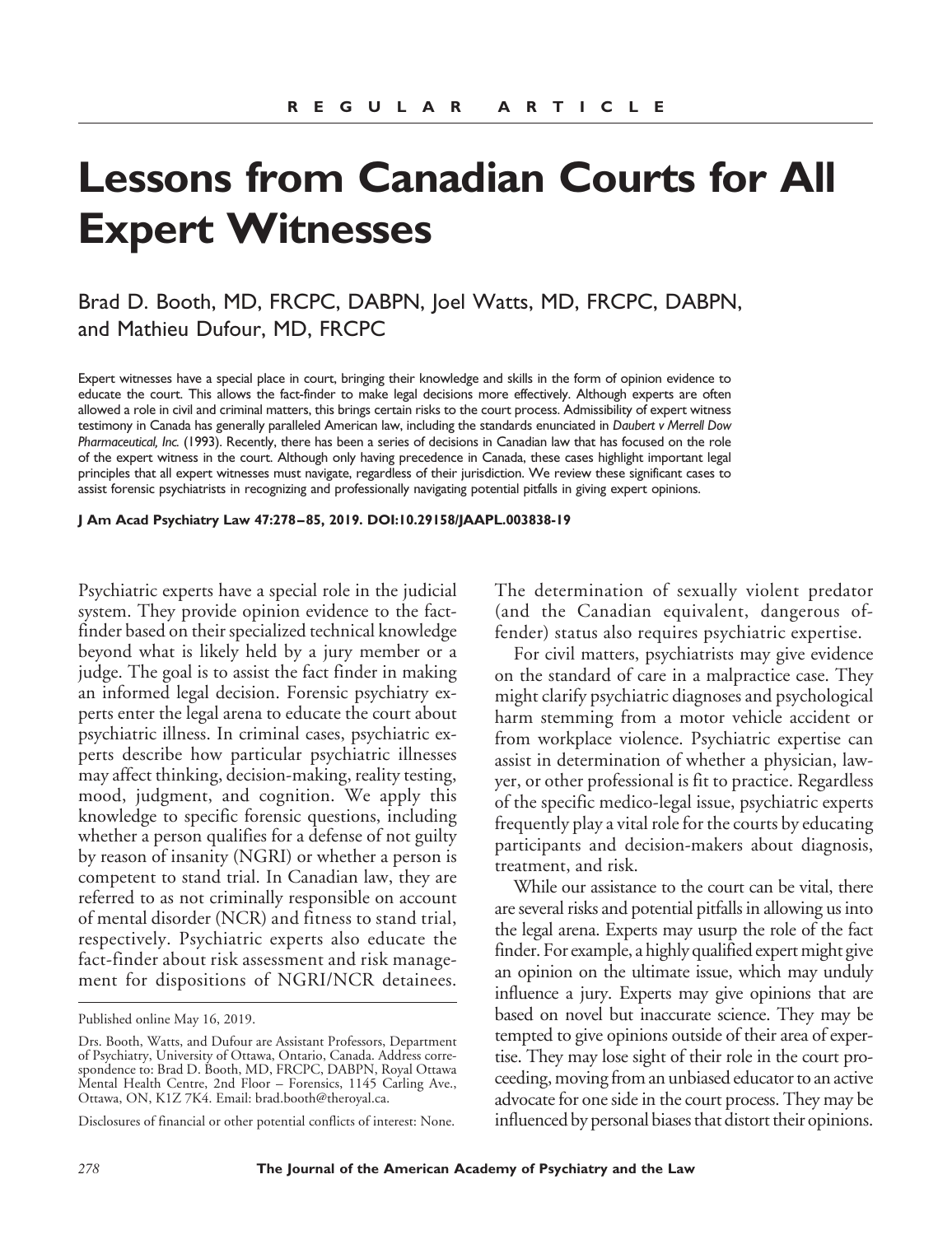| Potential danger                                                                        | Cases                                                                                                                                                       | Lesson for expert                                                                                                                                                                                                                                                                                                                                                                        |
|-----------------------------------------------------------------------------------------|-------------------------------------------------------------------------------------------------------------------------------------------------------------|------------------------------------------------------------------------------------------------------------------------------------------------------------------------------------------------------------------------------------------------------------------------------------------------------------------------------------------------------------------------------------------|
| Usurping the role of fact finder                                                        | R. v. Mohan <sup>4</sup>                                                                                                                                    | Admitted evidence must be relevant and necessary, come from a properly<br>qualified expert, and not be subject to an exclusionary rule.                                                                                                                                                                                                                                                  |
| Bringing in nonvalidated novel<br>science                                               | R. v. J.-L.J. <sup>5</sup><br>Daubert v. Merrell Dow<br>Pharmaceuticals <sup>1</sup>                                                                        | Theories that are novel science undergo special scrutiny; they must be<br>tested, subjected to peer review, have known error rates and standards,<br>and have general acceptance.                                                                                                                                                                                                        |
| Hearsay being used by experts                                                           | R. v. Abbey <sup>6</sup><br>R. v. Lavallee <sup>7</sup>                                                                                                     | Experts can use hearsay and other information not in evidence, but the<br>fact-finder decides the weight of the opinion and whether the<br>information used is valid.                                                                                                                                                                                                                    |
| Reviewing reports with lawyers                                                          | Moore v. Getahun <sup>8</sup>                                                                                                                               | It is acceptable to review reports with lawyers and make edits, but the<br>expert must still be fair, objective and non-partisan.                                                                                                                                                                                                                                                        |
| Reports entered into<br>proceedings as an aide<br><i>memoire</i> but not as<br>evidence | Moore v. Getahun <sup>8</sup>                                                                                                                               | Information that is not put into evidence cannot be considered.                                                                                                                                                                                                                                                                                                                          |
| Being in a dual role                                                                    | Westerhof v. Gee Estate <sup>15</sup>                                                                                                                       | Expert opinions can come from different types of experts:<br>Participant experts are treating physicians.<br>Non-party experts are independent evaluators seeing the evaluee for<br>purposes other than the litigation.<br>Litigant experts are independent evaluators seeing the evaluee for the<br>litigation.                                                                         |
| Addressing bias                                                                         | Westerhof v. Gee Estate <sup>15</sup><br>White Burgess Langille<br>Inman v. Abbott and<br>Haliburton Co. <sup>17</sup><br>Daggitt v. Campbell <sup>16</sup> | The courts are very concerned with bias:<br>There is risk of advocating for the party who hired the expert.<br>Special care must be taken to admit only unbiased evidence.<br>Experts must strive to provide evidence that is fair, objective, and<br>nonpartisan, although it need not necessarily be seen to be impartial.<br>Past bias can potentially taint an expert's credibility. |
| Ghost writing                                                                           | Kushnir v. Macari <sup>19</sup>                                                                                                                             | Experts should strive to write all portions of their reports and not employ<br>ghost writers.                                                                                                                                                                                                                                                                                            |
| Charging of cancellation fees                                                           | Kushnir v. Macari <sup>19</sup>                                                                                                                             | Experts should charge reasonable fees for cancelled appointments.                                                                                                                                                                                                                                                                                                                        |

#### **Table 1** Major Lessons for Experts

Some experts could be consciously or unconsciously biased by those who hired them.<sup>2</sup>

Courts struggle with balancing the risks and benefits of allowing expert testimony. To mitigate some of the risks, courts have established rules for the admission of expert evidence. Expert evidence usually goes through two phases of analysis. In the first phase, the trial judge acts as a primary gatekeeper and will determine whether the expert's evidence should be admitted (i.e., allowed into the court for consideration by the fact finder). In the second phase, the fact finder will decide to what degree the admitted evidence should be given weight (i.e., believed).

In this article, we discuss some recent developments in Canadian case law (summarized in Table 1) that have articulated specific responsibilities of individuals providing expert evidence. Although the cases discussed are Canadian jurisprudence, they provide important lessons for all experts.

#### **Historical Lessons on Admissibility**

In 2007, Glancy and Bradford<sup>3</sup> reviewed the rules on admissibility of expert evidence in Canada, including how the court approaches expert evidence involving novel science. Their analysis included two major criminal cases from the Supreme Court of Canada. In *R. v. Mohan*, <sup>4</sup> Dr. Mohan was a pediatrician charged with a sexual assault on a 4-year-old girl. A psychiatrist intended to give evidence that Dr. Mohan did not meet the profile of a child molester. The court did not allow the evidence because it usurped the role of the fact finder in determining guilt. The court held that expert evidence could be admitted if four criteria were met:

The evidence to be provided is relevant and its probative value is not outweighed by its prejudicial effect;

The evidence is necessary because the information is outside the knowledge and experience of the judge and/or jury;

The evidence can only come from a properly qualified expert, and it must be scientifically acceptable; and

There is no exclusionary rule barring the evidence (e.g., hearsay evidence).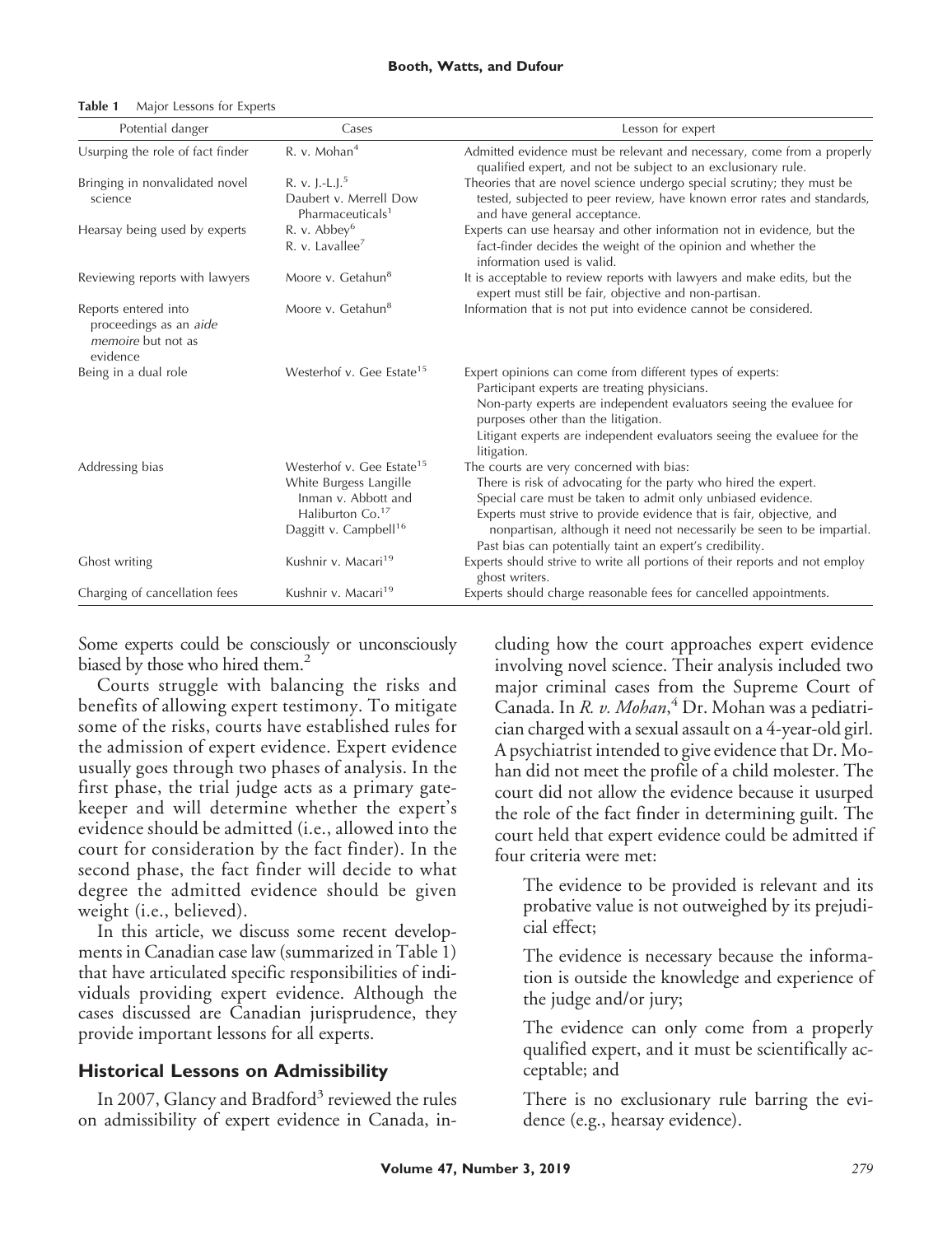The Supreme Court confirmed this standard in *R. v. J.-L.J.*,<sup>5</sup> where it also addressed how novel science should be handled. In this case, police charged J.-L.J. with a series of sexual assaults on two young boys. The expert was to testify that J.-L.J. showed no sexual arousal to young boys when he underwent phallometric testing. At the time, phallometric testing (penile plethysmography) was a new science. The inference from the testing was that J.-L.J.'s lack of arousal meant he could not be the perpetrator. Ultimately, the Supreme Court of Canada confirmed the *Mohan* criteria and noted that special scrutiny is needed when determining the admissibility of novel scientific evidence, adopting the *Daubert* criteria<sup>1</sup>: the theory of the new science must be tested; the theory must have been subject to peer review; there must be known error rates and standards; and the theory must have general acceptance (the *Frye* standard). The court also highlighted the very important roles that trial judges play in the court, including that of gatekeeper. Judges must be given a great deal of discretion on admitting or excluding evidence.

The lesson from these cases is that only relevant and necessary expert evidence should come into the court, and it should come from a qualified expert. If it involves novel science, caution is warranted. Although opinions based on novel science can be admitted into evidence, special rules are needed to ensure that non-evidence-based opinions are not admitted.

## **Historical Lessons on Hearsay Evidence**

In addition to these admissibility concerns, the Canadian courts have addressed the problem of hearsay information and how it might be employed by an expert in forming an opinion. Routine psychiatric practice and forensic psychiatry evaluations often involve gathering information from a variety of sources. Sources might include information not offered to the court as evidence, such as an interview with a family member or the roommate of an evaluee. Other sources of information might include talking with the evaluee's treating psychiatrist, reviewing multidisciplinary notes from a hospitalization, and summarizing observations made by the team during an inpatient assessment. Putting all of this into evidence before the court would be unwieldy. Consequently, the court has generally given some flexibility to experts who rely on hearsay in forming their expert opinions.

The Supreme Court of Canada addressed the issue of hearsay in *R. v. Abbey*. <sup>6</sup> The case involved a manic and delusional cocaine smuggler, Mr. Abbey, who believed that part of his consciousness had "astrotraveled" apart from his body from Peru to Canada. He explained that he was simply coming to Canada to join that part of him, though he agreed that he was also hoping to make profit from the cocaine that he brought. The expert relied on hearsay evidence in forming his opinion. In this case, the Supreme Court of Canada confirmed that the expert could use hearsay to form an opinion that was admissible; however, hearsay could not be accepted as fact. The reliability of the hearsay may affect the weight that the fact finder gives to such an expert opinion.

The Supreme Court's view was confirmed in a later case, *R. v. Lavallee*, <sup>7</sup> which involved the "battered spouse" defense. In this case, police charged Ms. Lavallee after she shot her partner, Kevin Rust. Ms. Lavallee exercised her right not to take the stand and therefore the Crown could not cross-examine her. In forming an opinion for the court, the expert relied on the psychiatric interview of Ms. Lavallee in which she described the nature and severity of her abuse. The expert opinion was admitted despite relying heavily on this hearsay evidence from Ms. Lavallee. The court highlighted that there could be no assumption that Ms. Lavallee's description was true. To put weight on the expert's opinion, the court would need to be convinced through other evidence that such abuse occurred. The lesson here was that experts may share expert opinions that rely on hearsay. The hearsay cannot be accepted as the truth, however, and the expert does not establish the facts in a case. The fact finder must decide if the facts on which experts base their opinions are valid. If they are not, the opinions should carry little weight.

## **A New Lesson on Draft Reports**

As forensic experts, it is the norm to interact at various levels with the lawyer retaining our services to discuss the case. The lawyer may provide vital information about the case, give insights on relevant legislation, and raise reasonable questions about our evaluation. The attorney may provide input on what specific legal questions are to be addressed. Once an expert produces a report, the lawyer may request changes; this could include requests to correct minor typographical errors and errors of fact, or this could escalate to requests for amendments that would rep-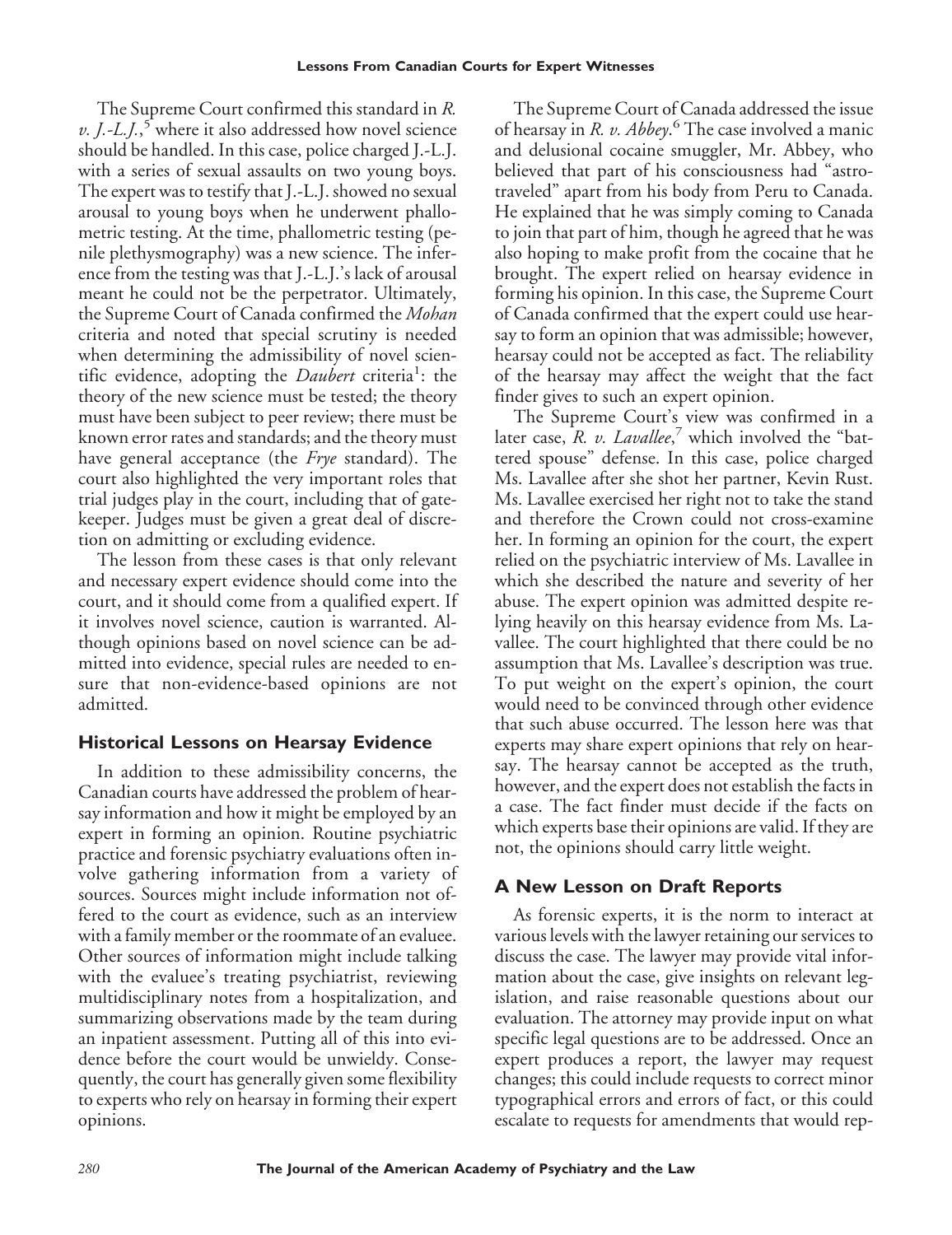resent unethical behavior, such as making substantive changes to an opinion. Inexperienced experts may need to consult with colleagues about responding to such requests and recommendations from lawyers. Regardless of the experience of the expert, it is the norm for counsel to prepare witnesses and discuss their reports. Ultimately, the lawyer may elect to not enter the report as an exhibit, although the report may still have influence on settlement negotiations. The Court of Appeal for Ontario reviewed this practice in the case of *Moore v. Getahun*. 8

In this case, Mr. Moore suffered a fractured wrist in a motorcycle accident. Dr. Getahun was a recently qualified orthopedic surgeon who applied a cast to the fracture. Mr. Moore subsequently suffered permanent damage to his muscle after developing compartment syndrome. Mr. Moore sued Dr. Getahun for medical negligence, and a contentious legal process ensued. Mr. Moore's expert was Dr. Richards, an experienced orthopedic surgeon who was a full professor in an academic health sciences center and had been qualified as an expert witness on many occasions. Dr. Getahun's defense experts included Dr. Taylor, a retired community hospital-based orthopedic surgeon, and Dr. Athwal, an orthopedic surgeon doing teaching and research but with limited clinical experience. In the trial, it came out that an expert for Dr. Getahun had spent 90 minutes in preparation with counsel before completion of the final report. There were concerns that the lawyers had unduly influenced the contents of the expert's report. Ultimately, the routine practice of lawyers meeting with experts in this manner was questioned. The trial judge addressed concerns about the scope of permissible interactions between lawyers and experts. The trial judge suggested that the established rules and standards of ethics were inadequate to deal with the bias and influence from this practice. She suggested that experts should produce reports without any input from lawyers, and that any communication around the report should be in writing and should be provided to the opposing side.

The legal community's response to this ruling was overwhelming, with numerous parties submitting positions acting as interveners at the appeal level.<sup>9</sup> The appeals court agreed that interactions between counsel and expert witnesses risk the loss of objectivity on the part of the expert.<sup>8</sup> Such interactions are necessary, however, especially in highly technical areas of law, such as patents. Despite the risk, these interactions can assist experts in fulfilling their duties in the judicial process. The professional standards and ethics of the legal profession forbid engaging in practices likely to interfere with the expert's duty to be objective. The court noted that the professional standards and ethics of many professions require that individuals giving expert opinion do so while maintaining objectivity. Both the American Academy of Psychiatry and the Law (AAPL) and the Canadian Academy of Psychiatry the Law (CAPL) have ethics guidelines that include this principle.

The court highlighted that these ethics standards foster experts' objectivity; the adversarial process of the court, including thorough cross-examination, further encourages objectivity. The Court of Appeal for Ontario noted that experts must maintain high ethics standards to provide fair, objective, and nonpartisan evidence to serve their primary duty of educating the court. Ultimately, the appeals court felt that it was not problematic for counsel to discuss findings and opinions with experts.

This case also addressed the handling of draft reports and whether experts should provide all draft reports to the court. The appeals court recognized that there was a risk that the efficiency of hearings could be compromised with materially irrelevant concerns, resulting in unnecessary expense of resources and time. The court held the opposing party could only request a draft report "where [there was] reasonable suspicion that counsel improperly influenced the expert" (Ref. 8, para. 78).

Finally, this case reviewed the approach to take when counsel makes an expert report available to the judge as an *aide memoire* but does not enter it into evidence. The presiding judge suggested that some experts were not credible because of inconsistencies between the reports and *viva voce* evidence, despite the reports not being part of the official evidentiary body. The Court of Appeal for Ontario determined this to be an error because the *aide memoire* report was not part of the record and did not come up in cross-examination. The expert witness is entitled to be openly confronted for inconsistencies but only if the written report is entered as evidence and not as an *aide memoire*.

#### **Recent Lessons on "Hired Guns" and Bias**

The courts continue to wrestle with many aspects of expert witness testimony as experts continue to succumb to the pitfalls inherent in providing opin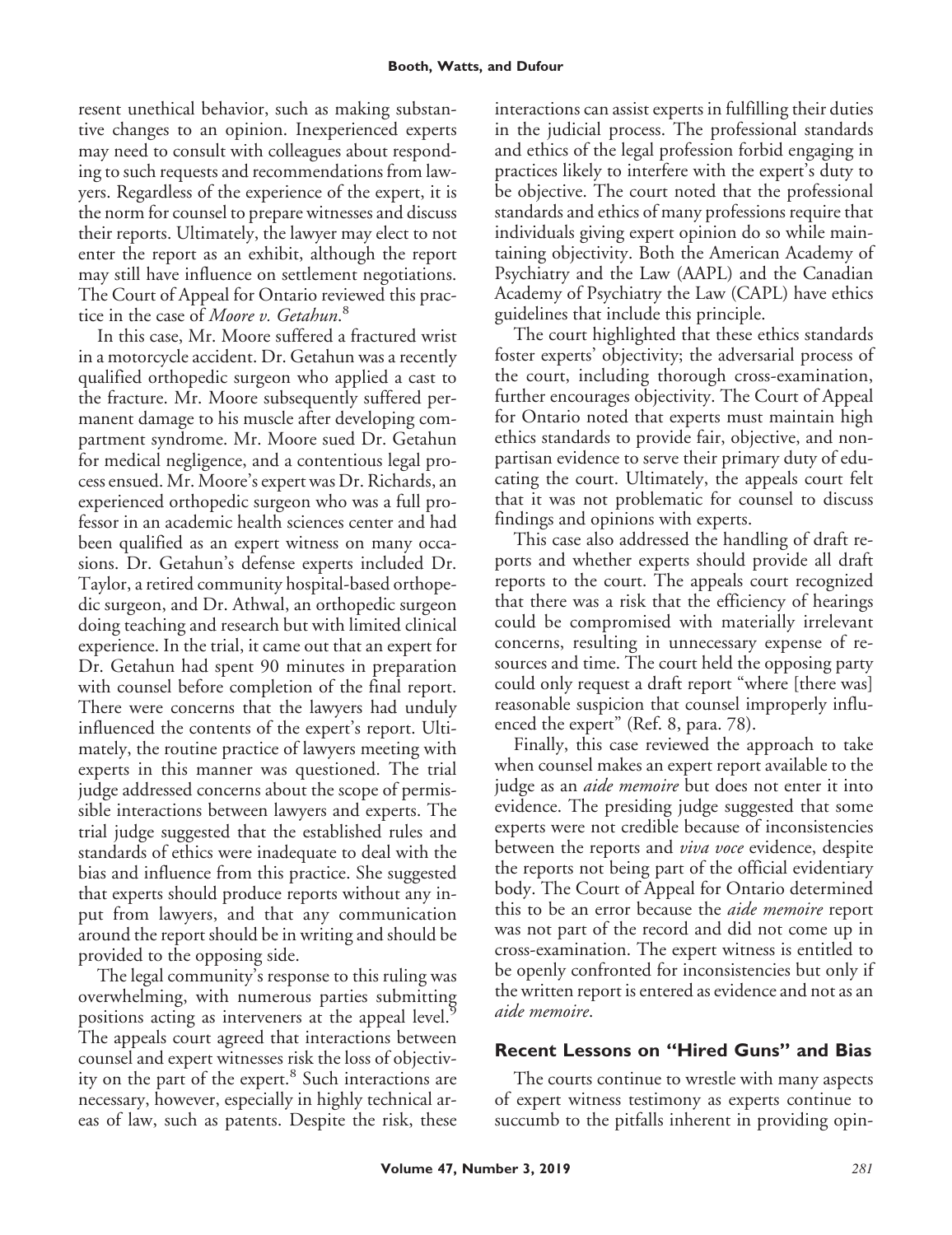ion, particularly related to bias. Diamond<sup>10</sup> reviewed this in a historical context in his discussion of the disturbing biases of "Dr. Death." Glancy and Re $gchr<sup>11</sup>$  discussed the Canadian case of Dr. Charles Smith, a pediatric pathologist working at a worldrenowned children's hospital in Toronto, Canada, from 1981 to 2005. Dr. Smith had no formal training in forensic pathology but was regularly called upon to give expert evidence in cases of alleged child abuse. A review of his expert testimony in child death and abuse cases ultimately showed that, in almost half of the cases, his conclusions were of questionable validity. Many of these cases resulted in convictions of innocent individuals. A judicial inquiry resulted in a scathing review of expert witness standards in criminal courts.<sup>12</sup> In Dr. Smith's case, major concerns were identified, including the lack of appropriate training in forensic work combined with advocacy for one side (e.g., advocating for conviction in Dr. Smith's case).

While Dr. Smith's work raised concerns about the behavior of expert witnesses in criminal cases, similar problems arise in the civil arena. Unlike most criminal cases, it is often the norm in civil litigation to have numerous experts on both sides. This increases the potential for experts to exhibit problematic conduct in court. As a result, many jurisdictions have codified rules of conduct for experts. Around the same time that Dr. Smith's cases were being scrutinized, civil courts in Ontario raised concerns about expert witnesses' conduct, noting the growing trend of having battles of experts that increased the cost and complexity of cases. A judicial review was undertaken, resulting in the Osborne report.<sup>13</sup> In specifically addressing expert witnesses, Osborne wrote, "too many experts are no more than hired guns who tailor their reports and evidence to suit the client's needs."<sup>13</sup> He noted, "the issue of 'hired guns' and 'opinions for sale' was repeatedly identified as a problem during consultations."<sup>13</sup>

Osborne offered numerous recommendations for reform of the civil litigation legislation. These recommendations were codified in the Ontario Rules of Civil Procedure.<sup>14</sup> Expert witnesses were mandated to provide evidence that is fair, objective, nonpartisan, and within the expert's area of expertise. The information on which they base their opinions must be disclosed. The legislation included the mandatory signing of a "Rule 53.03 statement" confirming that the expert understands the obligation to be unbiased, regardless of which party hired the expert. This was specifically required to eliminate the "hired guns" problem, although this may be an arguably naive solution for unethical behavior.

In *Westerhof v. Gee Estate*, the court noted that there are:

several problems with expert evidence, including, for example: the proliferation of experts and expert reports, resulting in an "industry" of competing experts and associated increases in costs; expert bias; lengthy and uncontrolled expert testimony; the absence of a rule requiring experts to meet to seek to narrow disputed issues; problems with the timelines of expert reports; and a lack of regulation of the standard context of expert reports (Ref. 15, para. 78).

#### **The Impact of Bias on Future Credibility**

Ontario trial courts have raised the problem of bias in other cases. These cases highlight the potential consequences when the court sees a purported expert as biased. For example, in *Daggitt v. Campbell*, <sup>16</sup> Mr. Campbell rear-ended the vehicle driven by Ms. Daggitt. Ms. Daggitt could not return to work due to chronic pain, headaches, loss of enjoyment from life, and reduced sleep. Her family physician, and later her psychologist, diagnosed her with depression. Her depression improved with medications and psychotherapy, so she discontinued her treatment.

Ms. Daggitt complied with independent assessments by a physiatrist and an orthopedic surgeon. Mr. Campbell's legal team requested that she also submit to a psychiatric evaluation given her previous depression. The trial court felt the request for a psychiatric evaluation was inappropriate. In making its ruling, the court castigated the proposed psychiatric expert. In short, the court noted that the psychiatrist had been found in a previous case to be biased and failed to undertake the mandated requirement to be fair, objective, and nonpartisan. The court commented that independent medical assessments are highly intrusive and, therefore, must be undertaken only when necessary and by individuals who do not have a history of biased conduct.

This case highlights the need for experts to strive to be as unbiased as possible. In making these comments, the judge in *Daggitt v. Campbell* cited similar cases where the expert was found to be a noncredible witness due to failure to honor the obligations to be fair, objective, and nonpartisan. The ruling in *Daggitt v. Campbell* suggested that part of the reason to deny the request for a psychiatric evaluation was because the defense had selected an expert who was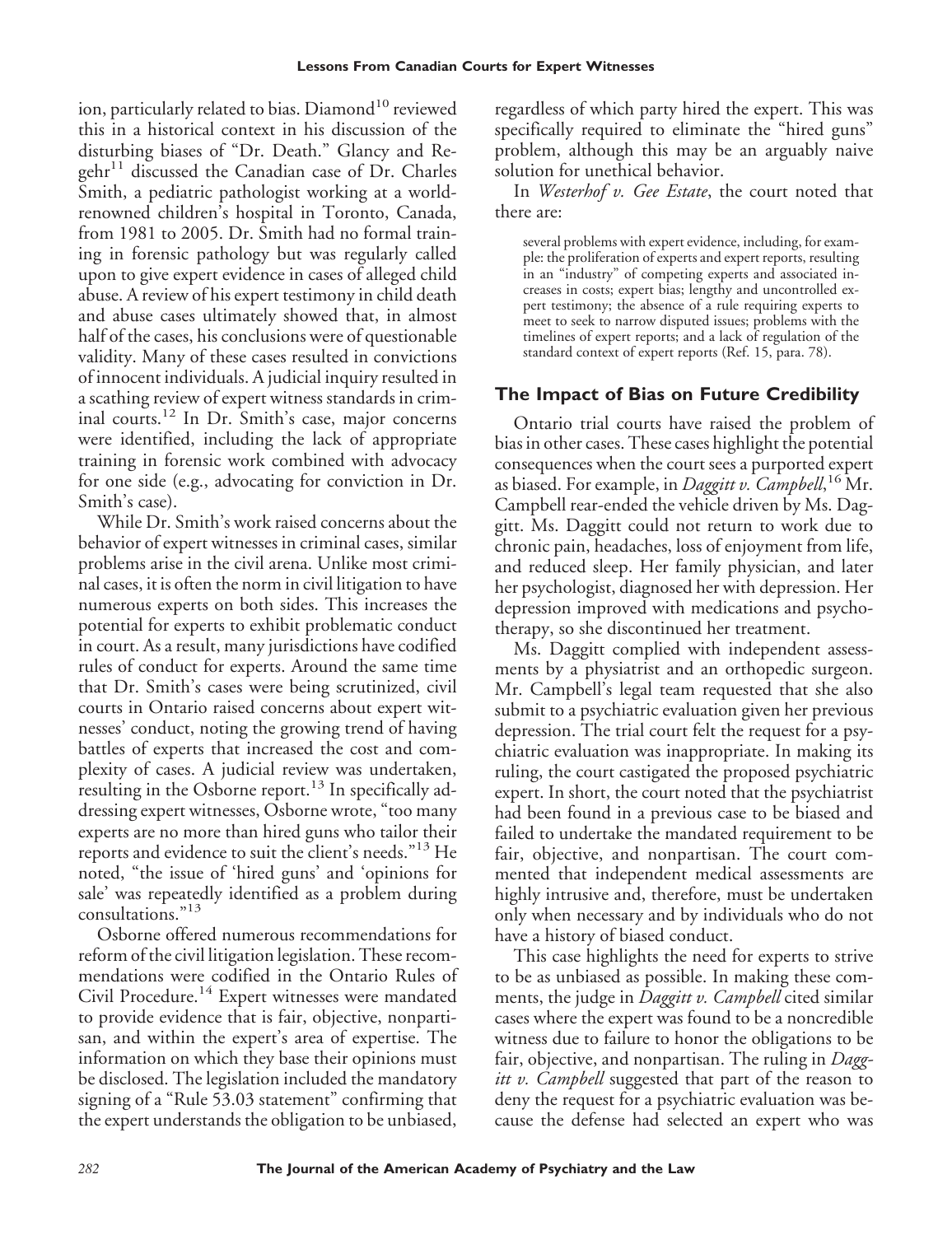perceived to be biased. Interestingly, the judge commented that a psychological or neuropsychological evaluation may have been appropriate but had not been requested.

# **Expert Evidence From Treating Physicians**

Forensic psychiatry highly values the principle of avoiding a dual role where possible and suggests that treating physicians should avoid giving expert opinions about their patients, given the risk of therapeutic bias and the potential harm to the therapeutic relationship. This concern is less clear to courts. In many civil trials, courts are very interested in hearing from physicians who have treated litigants. As part of the treatment, physicians have usually formed a clinical opinion about diagnosis and other questions that may be relevant to the court; often this occurs near the time of the injury and before litigation is a goal. Alternatively, some clinicians may have evaluated litigants for purposes separate from litigation. For example, a psychiatrist may have assessed a person for disability benefits following a motor-vehicle accident, but then may be asked to testify in psychological harm litigation. The courts often view those not retained for litigation as being less biased. There had been uncertainty, however, on how courts should treat the evidence of such clinicians.

The Court of Appeal for Ontario clarified this matter in *Westerhof v. Gee Estate*. <sup>15</sup> Mr. Westerhof was hit from behind in a car, resulting in injuries, pain, depression, and anxiety, including some symptoms consistent with posttraumatic stress disorder. His treating family physician and treating chiropractor gave evidence about the acute physical symptoms for which he sought treatment. His family physician also discussed the psychological impact that became apparent further into Mr. Westerhof's treatment.

In the civil proceeding, Mr. Westerhof proposed to call nine experts. This included some of his treating physicians. One was the orthopedic surgeon who performed hip surgery on Mr. Westerhof after the accident. The defense sought to exclude the treating physicians' evidence as they had not complied with the statutory requirements for experts, including completing a Rule 53.03 statement that they would provide evidence that was fair, objective, and nonpartisan. The trial judge agreed and prevented the treating clinicians from providing factual evidence about the clinical history reported by Mr. Westerhof and from providing opinion evidence about diagnosis or prognosis. Some of the professionals had completed independent assessments of Mr. Westerhof outside of the litigation, such as for disability benefits. The judge excluded all evidence from those who were not retained as experts specifically for the litigation. Mr. Westerhof argued this was an error in law, as these individuals had important and relevant evidence.

In its ruling, the Court of Appeal noted that it was appropriate and even desirable that "a witness with special skill, knowledge, training, or experience" (Ref. 15, para. 60) who has not been involved directly in the litigation be able to give opinion evidence. They held that these experts who were exterior to the litigation could offer opinion evidence without the statutory requirement of a Rule 53.03 statement, suggesting that these witnesses may be less biased than litigant experts. Previously, courts generally considered such experts as fact witnesses and prevented them from giving opinion evidence (e.g., diagnosis, treatment, and prognosis). The appeals court felt these clinicians should be allowed to give opinion evidence.

In the case of treating clinicians, the court felt they were more appropriately called "participant experts" rather than fact witnesses. Participant experts are experts in their medical field who participated in the care of the individual. In the case of experts who were not part of the litigation, such as an individual who had completed an independent insurance evaluation, the court suggested that these individuals be referred to as "non-party experts." Both new categories of experts would not be required to complete a Rule 53.03 statement given the lower potential for bias toward a retaining party, but their opinions would be limited to clinical opinions arising directly from their previous involvement and within their expertise. The court highlighted that these individuals form their opinions and take notes at the time of their involvement prior to the litigation occurring, again suggesting less potential for bias. Finally, the court again confirmed in this case that the trial judge has a vital gatekeeper function to decide admissibility and that the trial judge has great discretion in making these decisions.

## **Judicial Steps If Apparent Bias Is Present**

In 2015, the Supreme Court of Canada confirmed a two-step analysis to be taken by trial judges for all expert evidence.<sup>17</sup> In this case, a chartered accounting company, White Burgess Langille Inman Char-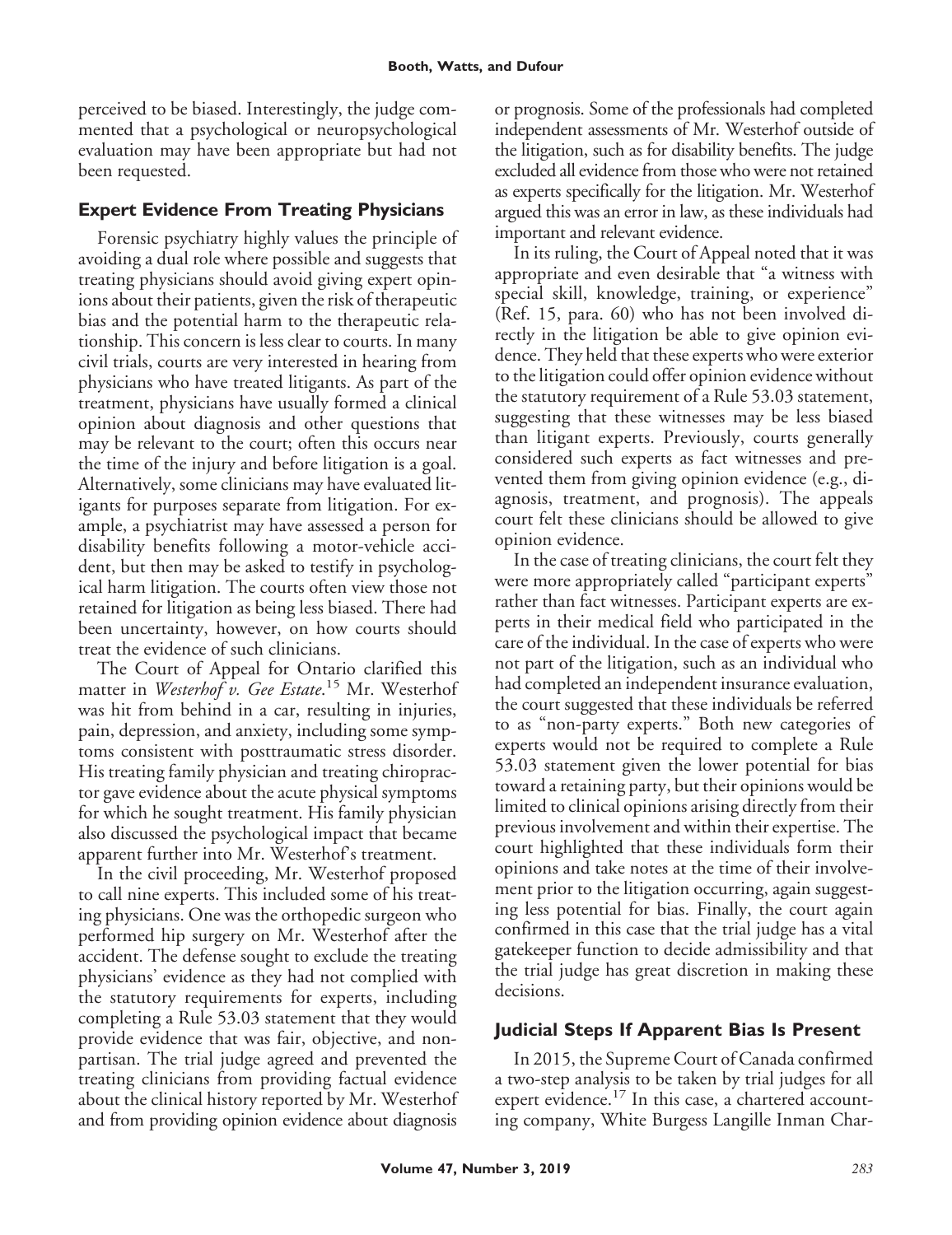tered Accountants (WBLI) audited the shareholders of Abbott & Haliburton Company. The shareholders sued WBLI, suggesting that the financial statements contained incorrect and misleading information, and hired a new accounting firm. The shareholders hired a forensic accountant, Susan MacMillan, who worked for the new accounting firm in a different branch office. She produced a report and affidavit opining that auditors at WBLI did not comply with their professional obligations. WBLI argued that Ms. MacMillan was biased for several reasons: her firm could be liable if the court did not accept her approach; she could be personally liable as a partner in the firm if the court did not accept her approach; and she had a personal financial interest in the outcome of the case.

WBLI argued that the judge should exclude Ms. MacMillan from testifying given these potential biases. The trial judge agreed and did not allow the shareholders to offer Ms. MacMillan's opinion. The judge noted that expert evidence must not only be independent and impartial, but it must also be seen to be impartial. On appeal to the Supreme Court of Canada, the *Mohan* criteria were confirmed; to ensure only reliable and relevant evidence enter the court, judges should use a cost-benefit analysis in deciding whether to admit expert evidence. Evidence should be excluded when the prejudicial effect outweighs the probative effect.

The Supreme Court also outlined a two-step test for evaluation of expert evidence. The first step is to establish whether the threshold for admissibility is met using *Mohan* criteria. If the proposed testimony involves novel science, then the first step also involves establishing whether the threshold for admissibility is met using *Daubert/J.-L.J.* criteria. In step two, the trial judge weighs the risks and benefits of allowing the evidence. The Supreme Court found that questions about the expert's "independence and impartiality" can be a reason to declare opinion evidence inadmissible. For evidence that is admitted, these questions could also speak to the weight given to the evidence.

The Court held that the threshold for admissibility is met when experts testify under oath or attest that their primary duty is to the court and that they are willing and able to perform this duty. The Court put the onus on the opposing party to establish that the evidence should not be received. They also listed some conditions that may be considered in determining whether impartiality is possible, including the nature and extent of potential conflict of interest and the connection to the case (i.e., the existence of some interest or relationship does not automatically render evidence inadmissible); direct financial interest in an outcome; a very close familial relationship with one of the parties; and situations where the proposed expert will probably incur professional liability if the opinion is not accepted by the court.

The question is not whether a reasonable observer would think the expert is not independent or impartial, but whether relationships or interests result in the expert being unable to carry out the primary duty to the court to provide fair, nonpartisan, and objective assistance. The professional who is not willing or able to perform this duty cannot be a properly qualified expert. Once expert evidence is admitted, the weight of the evidence will be examined. Other concerns, including apparent bias, may come to affect weight rather than admissibility. This approach has been applauded by legal writers.<sup>18</sup>

#### **Ghost Writing and Cancellation Fees**

In *Kushnir v. Macari*, <sup>19</sup> the Ontario trial court addressed the subject of ghost writing, i.e., the practice of having someone other than the expert complete parts of the report. In this case, Mr. Macari's vehicle struck Ms. Kushnir, causing significant physical injuries. Ms. Kushnir agreed to be evaluated by Mr. Macari's experts under several conditions, including that the experts would not employ ghost writing. When Ms. Kushnir did not attend at the last minute for the evaluation, the expert charged a significant fee for the late cancellation. Ultimately, the court found that including the prohibition of ghostwriting in the conditions was "strident and overreaching." The court did state, however, that the legislation mandates the report only be written by the expert and that the report must comply with the legislation.

The court highlighted numerous concerns in their analysis. Ghostwriting was felt to have become a significant problem, and they noted cases of experts admitting under testimony that another author had written much of their report. This was of concern because many cases are settled based on the written opinion of the expert without the opportunity for testimony and cross-examination. As a result, the parties may never know that another person authored the report. Parties pay significant fees with a reasonable expectation that the listed author wrote